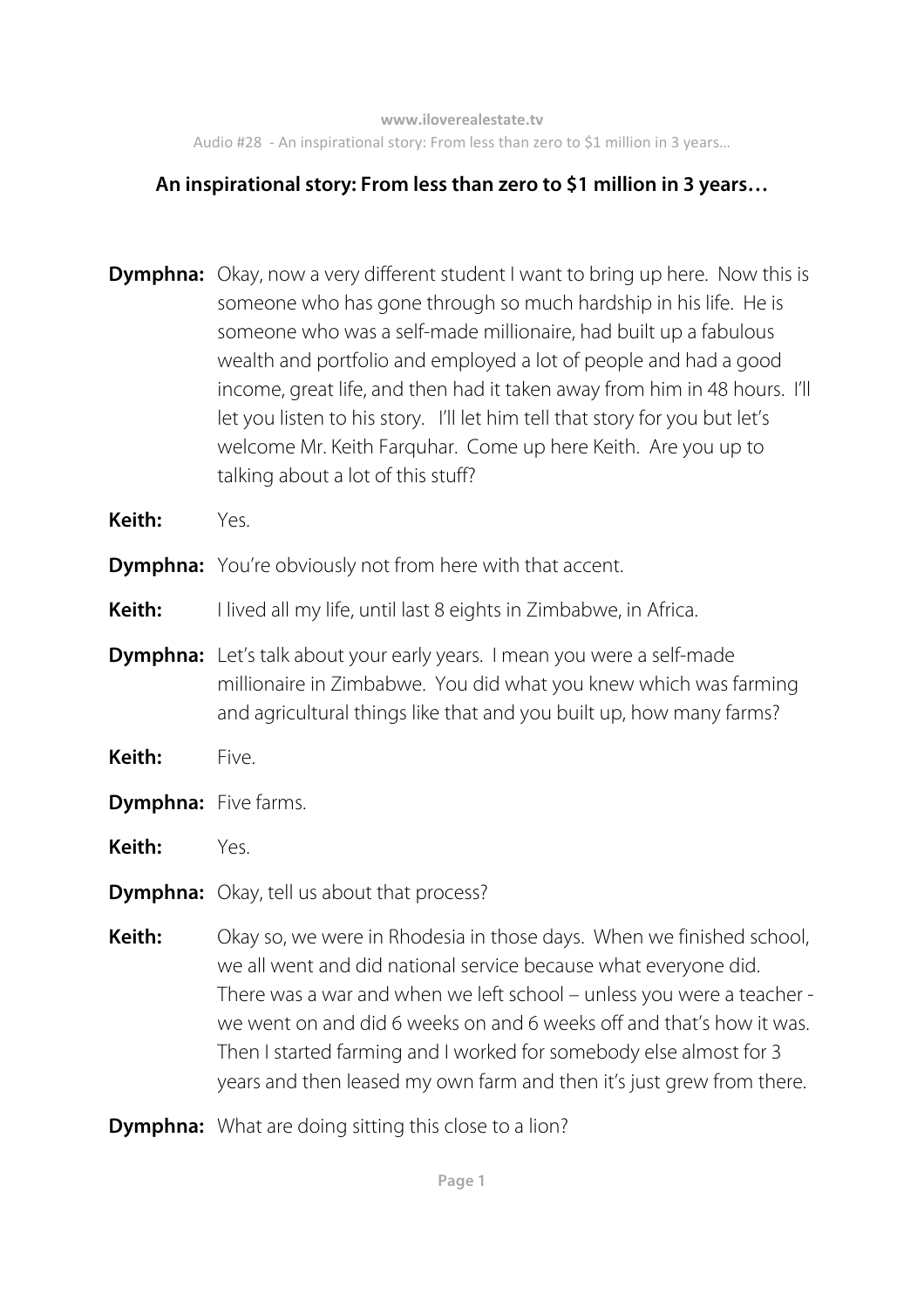**Keith:** There's a program there for re-introducing lions into the wild and lions which are born in captivity for whatever reason and then they sort of put them with a warden to look after them and then as they grew up, then they've let them out to a bigger paddock and then encourage them to hunt to themselves and then eventually they let them go. Luisa has just walked with them couple of months back there, so it's great. You can pay to go and walk with the lions and it's something we used to do often and sort of giving back to it as well but they're good.

**Dymphna:** It's got teeth.

**Keith:** He's got teeth but he's just having a yawn there, he's not angry.

- **Dymphna:** Okay, so you built up not only your farms, you had an agriculture business. You had transport. You had planes. You had trucks. You had your boat.
- **Keith:** Yes. Okay, so there we are we had the 5 farms. We employed nearly a thousand people at peak periods. We had a trucking business, 76 trucks, big guys and whatever. We had obviously the farms, and there are the children. What a nice way to grow up, okay? They're all big now. The little one in the front, she's at University in WA and the ones in the back are in Brisbane but all grown up. It was a lovely way for the kids to grow up - a beautiful lifestyle. We have our own game park on the one farm. The game park was actually over two of the farms, 3,600 acres with an electric fence around it and all the animals run in the backyard and it was just a walk away.

**Dymphna:** Just a hobby farm.

**Keith:** It was cool.

**Dymphna:** And you liked it.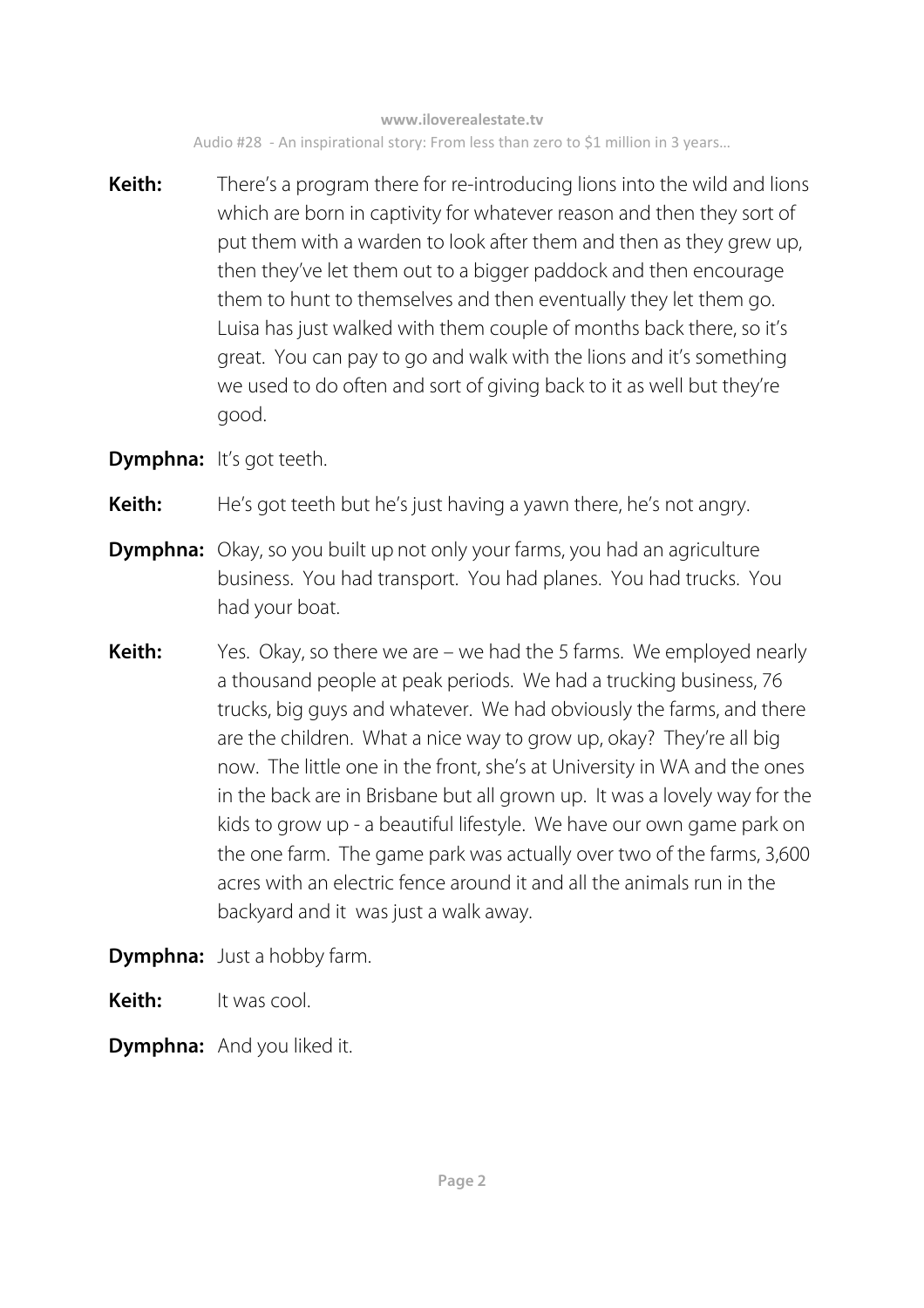- **Keith:** Yes, there's part of the animals and that's the elephants on the lake but Kariba is the second mad-made lake in the world, 360 miles long and 80 miles wide...
- **Dymphna:** Wow.
- **Keith:** By plane, it was 35 minutes from the farm. So we had a boat, and we used to go there and just fly there for the weekend and come back, it was good.
- **Dymphna:** So what happen, you basically were happily farming, employing; is it thousand people?
- **Keith:** Yes. At peak periods because the farming was seasonal, but at peak periods, almost thousand people between the transport and the farming and our main thing was tobacco but we also had maize, and seed maize, and grass seed that we used to export and the game farm obviously. I went back there in May and the top left hand picture is one of the grading sheds, the tobacco grading shades...
- **Dymphna:** And how many of those did you have?
- **Keith:** We had five, but say in there, there would be 80 to 100 people at anytime working and one of those sheds and I went back there in May and there were two of them there. That's what's happening there now but it's not only this farms, it's all of them. It happened to all of us Dymphna.
- **Dymphna:** What happened? You were basically happily farming and trucks came in with men with guns and said, "You've got 48 hours to leave."
- **Keith:** Basically the government was losing popularity and they wanted to gain popularity - they were losing votes, so they decided to take back the lands from commercial farmers and give it back to the rightful owners which happened to be the army generals and the airforce vice marshals and those people who were politically connected basically. And as I keep reiterating it happened to all of us but in my case, 8 army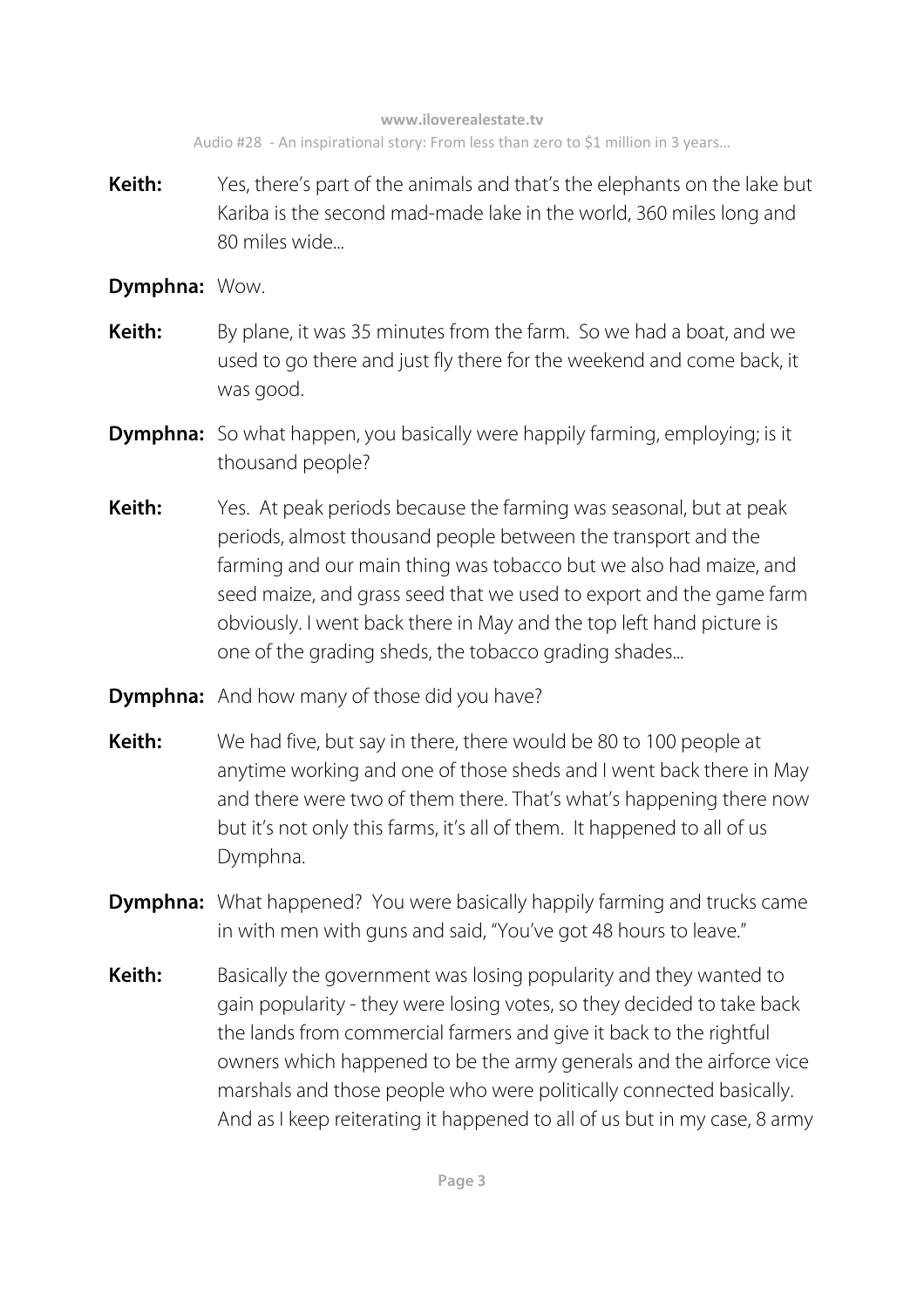trucks pulled up there, 5 or 6 o'clock in the evening and then just said 48 hours, take your belongings, and get out but only take your personal stuff. All these belong to the people. The trucks, the tractors, the lot, they all belongs to the people. All the irrigations, it's just go. Yes, there's not a lot of choice really, hey?

- **Dymphna:** Your mate down the road, choose to stay and fight?
- **Keith:** Yes. We didn't lose many people and that whole thing but yes, one neighbour, he stayed and unfortunately, he's not with us today. So yes, our route was probably the better one to go.
- **Dymphna:** You were able to take a few things off and you choose to come to Australia. Why did you pick Australia?
- **Keith:** I had traveled 36 countries before we came to Australia and we looked at it all – apart from elder 2 daughters that come this way because of tertiary education but it was the obvious place to go. People speak a similar language. It's the outdoors and the sun and the sport and barbecues and you drive on the same side of the road even, so that's good. And so this was the obvious way to go.
- **Dymphna:** And you've been back there few times. The picture at the top is how you left it?
- **Keith:** Yes, that's how we left it. Few years later, we had chickens in the front yard and in May, there we are, no doors, no windows...
- **Dymphna:** Don't even have a roof.
- **Keith:** Yes.
- **Dymphna:** It astounds me when you look at pictures like that; it's just gone to wreck and ruin.
- **Keith:** Yes, and it was the bread basket of Africa, it really was. It's just nothing now.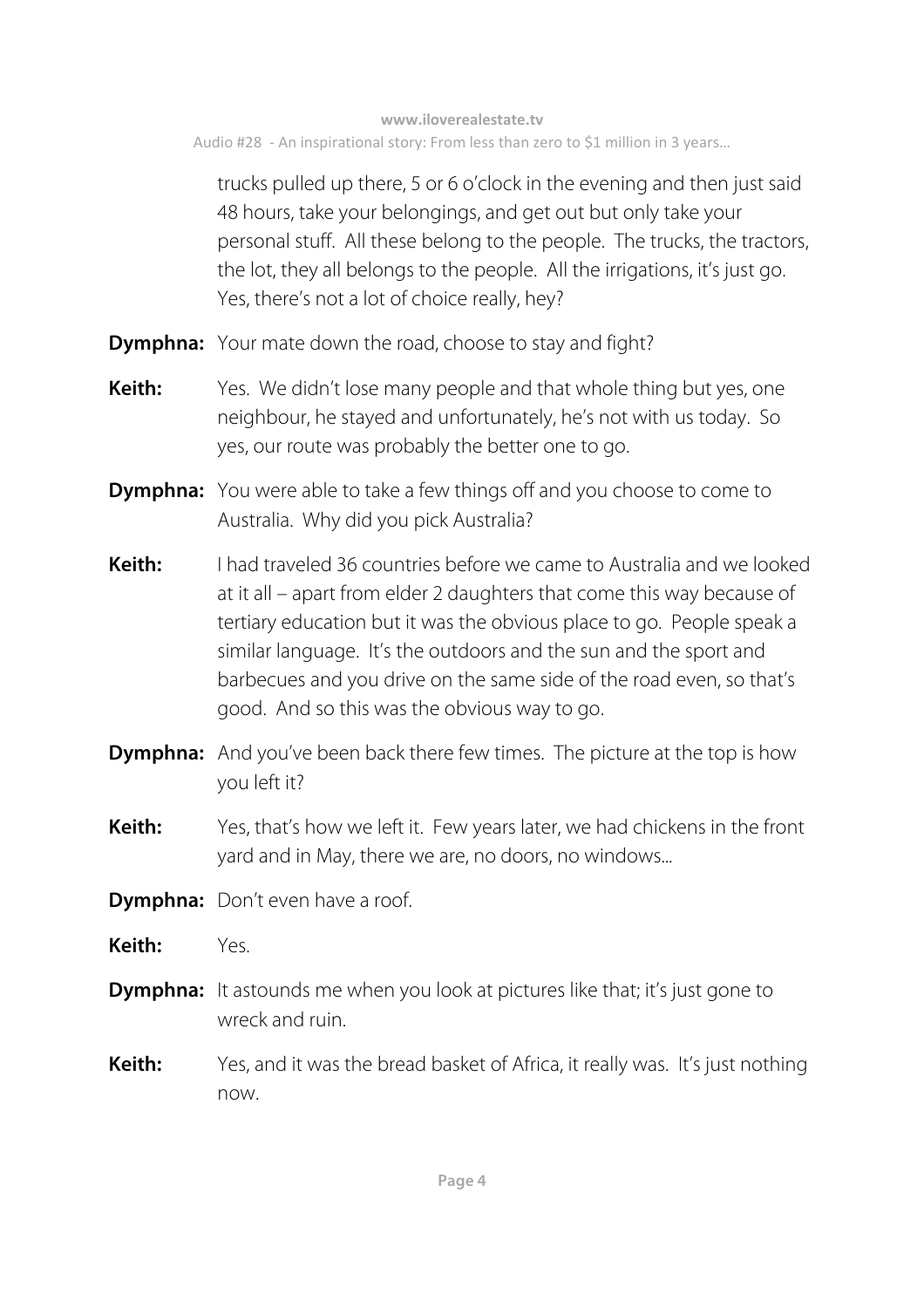**Dymphna:** It must be like pretty sad. So you came to Australia...

**Keith:** Yes, I came to Australia with what I had squirreled away and I did it all wrong. I came here and bought a nursery, but I what I did was I bought the business and I bought the stock and I leased the land. Where we come from, a hand shake is good and this one wasn't like that. And after 3years, I lost the lease on the land we went to court about it at 9 o'clock in the morning, 11 o'clock, they took the keys away and there I was again but this time, no house, no car, no money, can't borrow money. The company was liquidated and that was it.

> So, one of the things we had done here was landscaping and my son, Barry and I, we said, "Oh well, here we go again," so we had to start landscaping which is what we did. We've been doing a lot of the camps out at the mines, and we were doing one in towns, we saw this big one-page advertisement for Dymphna.

> What drew me to it was that was about structures. What happened in Africa happened, no structure was going to save that - but if we had of had the structures right here with the nursery, we would have been okay.

## **Dymphna:** Yes.

- **Keith:** We would have been okay, but we weren't, so that's what drove me, that was first and foremost - get the structures right - and obviously to learn about what we should do and then to take action, I didn't have time to stick around and wait for so many years, to build this, so I have to do it now, there was no other time. It had to be immediate.
- **Dymphna:** So basically, starting again, you did learn the structures...
- **Keith:** Yes.
- **Dymphna:** Asset protection and separating things out and all of that kind of stuff.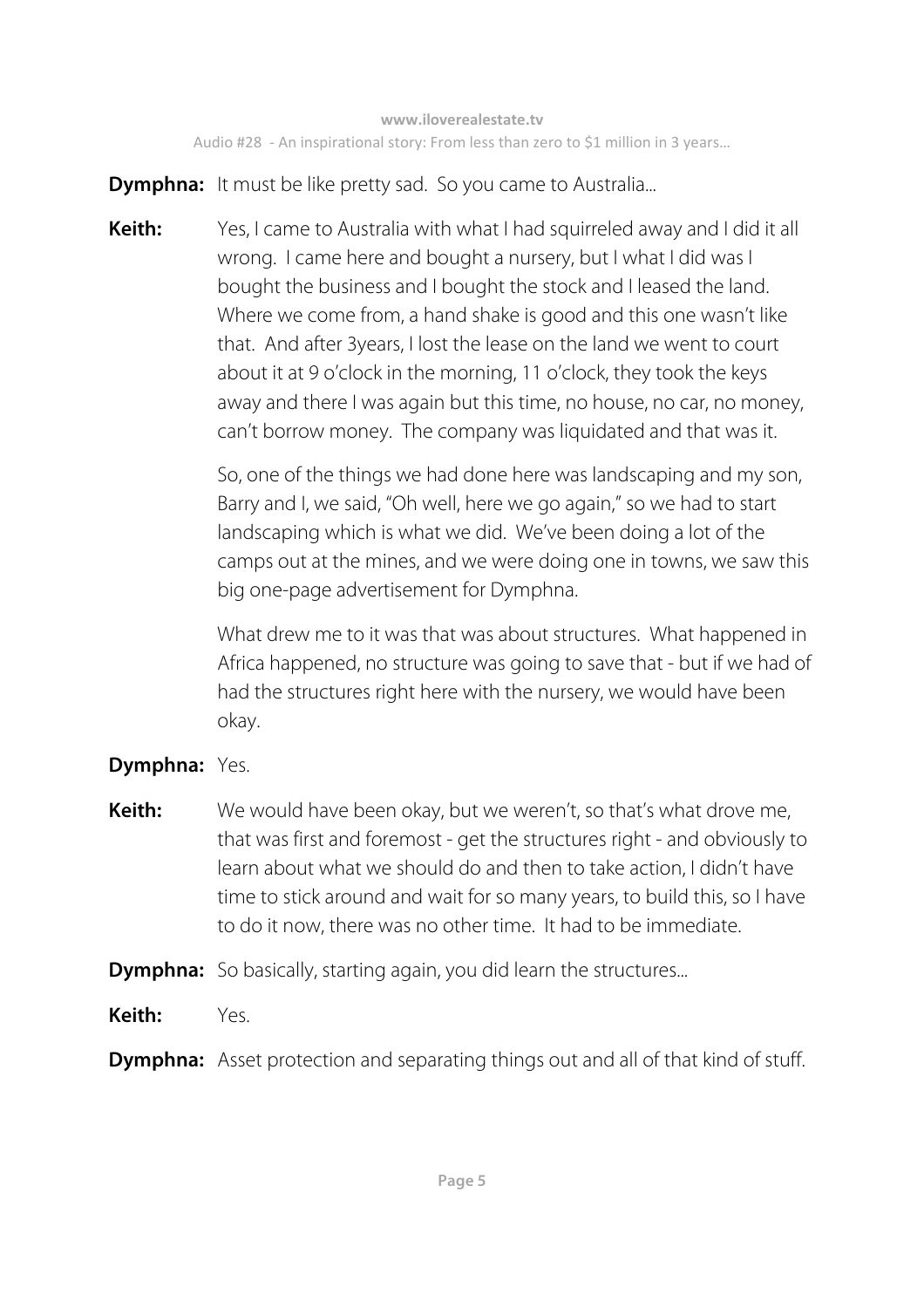- **Keith:** So we setup everything that Dymphna taught us and now it's there but all the property is now in individual trusts.
- **Dymphna:** So your first deal had to be a joint venture deal or could have been few other things with what you chose?
- **Keith:** Well that's what Dymphna told me and I started with Dymphna and let's just go back on that one day thing. Dymphna said there is a thing she would have said the other day, "Write down 10 things that you need to do now to get going," and I wrote down one thing, I said, "Get close to Dymphna." Then, when I joined the Ultimate Program, then I went to and said, "Right, now what I do? I don't have money, I don't have a house, I don't have a car, I've got to do something. How do I do this? "

The 'how' was joint ventures and I also knew that I have to do it now, I couldn't wait for it. Within 2 months, we were into it and we had found our partners and we hit the ground running.

 Basically, we were finding property on a lot, just an old house, on a lot that we could subdivide. Put two there, put one on the back and them make our money and move on. Let's go and do the next one. This was the very first one and the pictures are all the same. They're all renovations. They're all old houses and we just changed it from an old into a new.

**Dymphna:** These renovations?

**Keith:** Manufactured the growth and at that stage, we were selling those houses, using that money to do the subdivision and then re-valuing on the lot and then using the money to do the another one.

> There is Rae Street and somebody here has bought up at 68 Rae Street also.

> Okay, so this was the first one in Mackay and it was the same thing here, so we renovated this house and then subdivided it and when we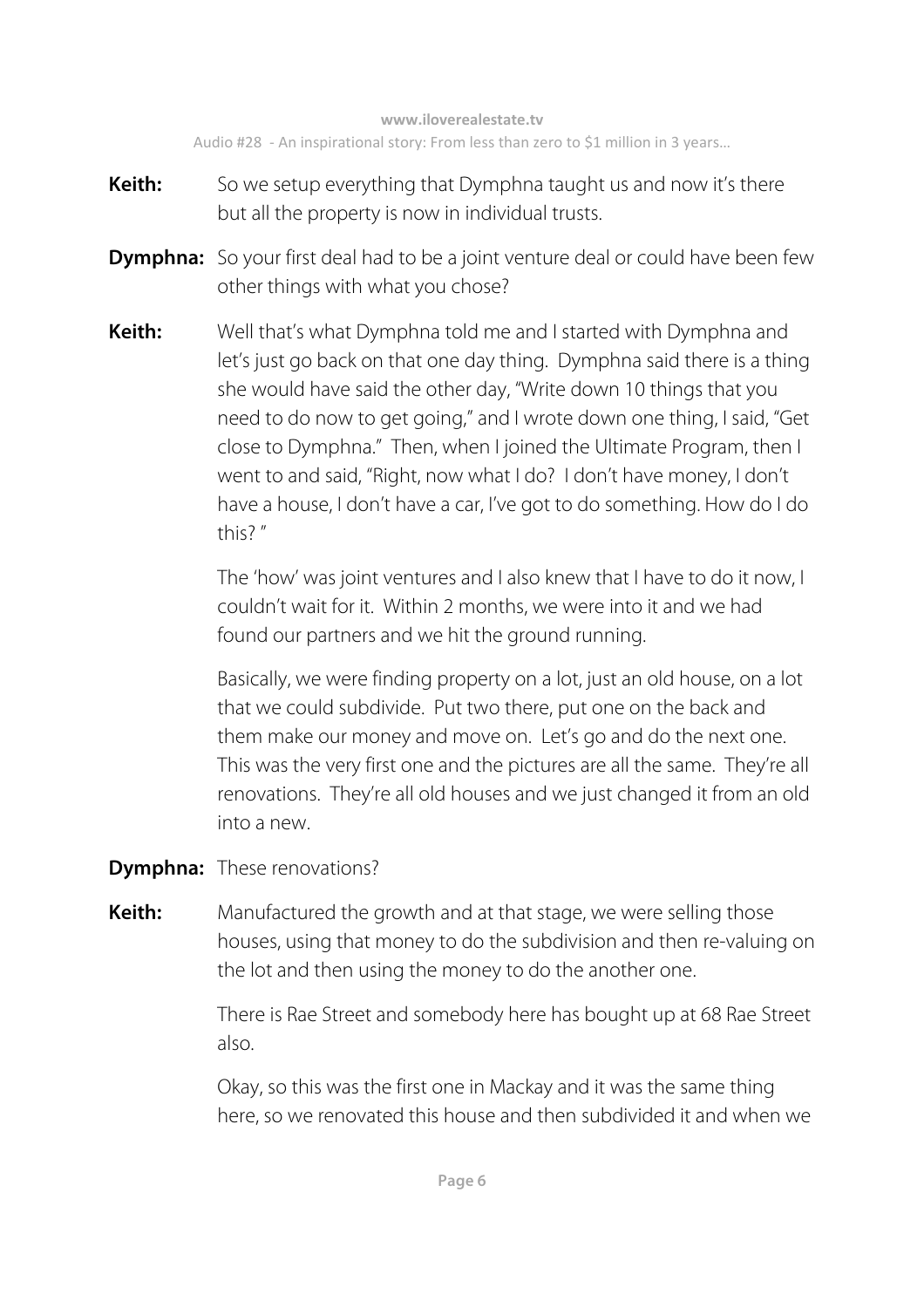sell them, as somebody was saying yesterday at Dymphna's event, we stage all the houses.

 We always stage our houses when we sell them. Then subdivide the land.

 This was just going through the renovations again, same thing as before and after - they're all the same. We've done 13 of those in the last 2 years.

**Dymphna:** This is a removal house.

**Keith:** Yes, this is the house that came from 33 Rae Street, just across the road. It had about 180 meter move to get it here and put it on the block. We renovated that, turned it into 4 bedroom, 2 bathroom house and sold that one as well.

> Evans Street, same thing, was actually a 1bedroom that we turned into 3 bedroom, 2 bathroom, subdivide and put one on the back.

 That's my son, Barry, who started the landscaping; now he can do anything. I just crack the whip on him.

 Gold Street, this was a good one Dymphna because the idea of this one - it was 2 lots, 2 separate titles - but the house was in the middle so, we learned to how to slide it across, all on blocks with soap and jacks and just slide it across a couple of meters. It took us half a day...

The idea was that we were going to just put that one there, renovate it, and on the other side, we're going to move another house, and put it there. Anyway, we put that there, renovated it, we're now getting \$600 a week for that now.

 It's a 2 bedroom, 2 bathroom, so that's great but on the left, where we were going to put another one. The council decided no, no, no. They told us that we needed to put a manhole in the road and another one here and a sewer, and the numbers didn't work. We were going to lose money.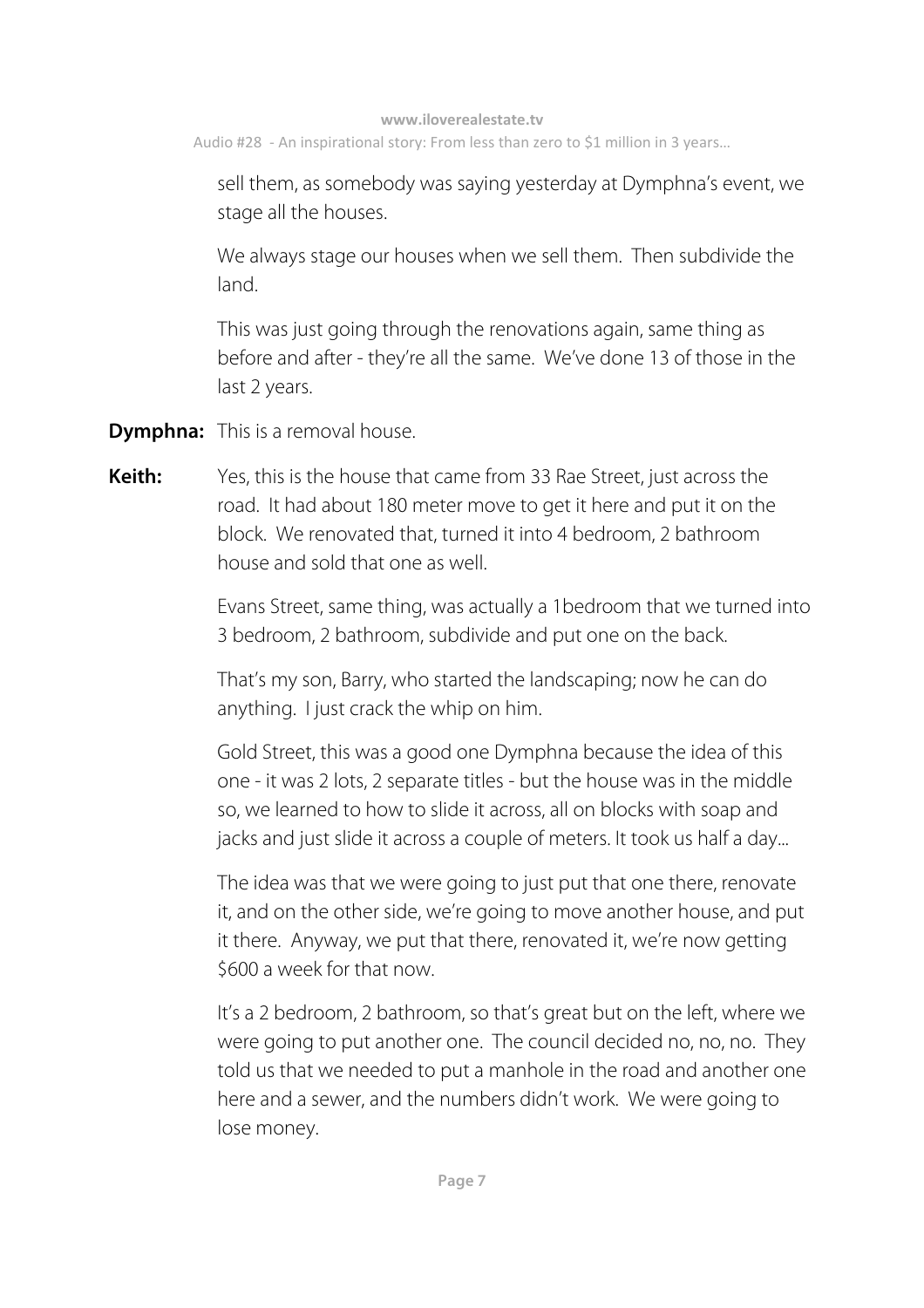So went to the council and said, "Can we put a dual occ (occupancy) here? Can we do that?" And they said, "Well you can go harder," so we came with the plan for duplex and they said, things have changed, you can go harder and so we're putting 6 units on there now.

- **Dymphna:** Hey, that's alright.
- **Keith:** That's good.
- **Dymphna:** This one?
- **Keith:** Symons Street, we like Symons Street. Between the joint ventures and the people we we're working with, we've got five on the street.
- **Keith:** This is just on the right, which is the one we were working on right now. This is one that was raised. It is a flood area, so it has to be – there is still a meter there but there's enough room to do that underneath. We just did that and then rented it. We're going to put two houses on the back - 3-bedroom houses on the back - and we'll fill that one in underneath as well.
- **Dymphna:** Very good. Barry, he's looking good too?
- **Keith:** Barry, after 2 years of the work, he has learned how to do this and trying not to do so much of a work.

 He joined the Ultimate Program in November last year, and he has had me to help him do it, but this is in here just to show you how quickly you can actually do it.

 He's young. He joined in November, went to the first workshops with Dymphna. He contracted this property in December. Renovated it. There were three rooms upstairs; one was a lounge, one was – I don't what, and one was a bedroom. Downstairs, the guys had filled it up around the bottom but hadn't done anything inside but had left a whole heap of materials there, so that was good.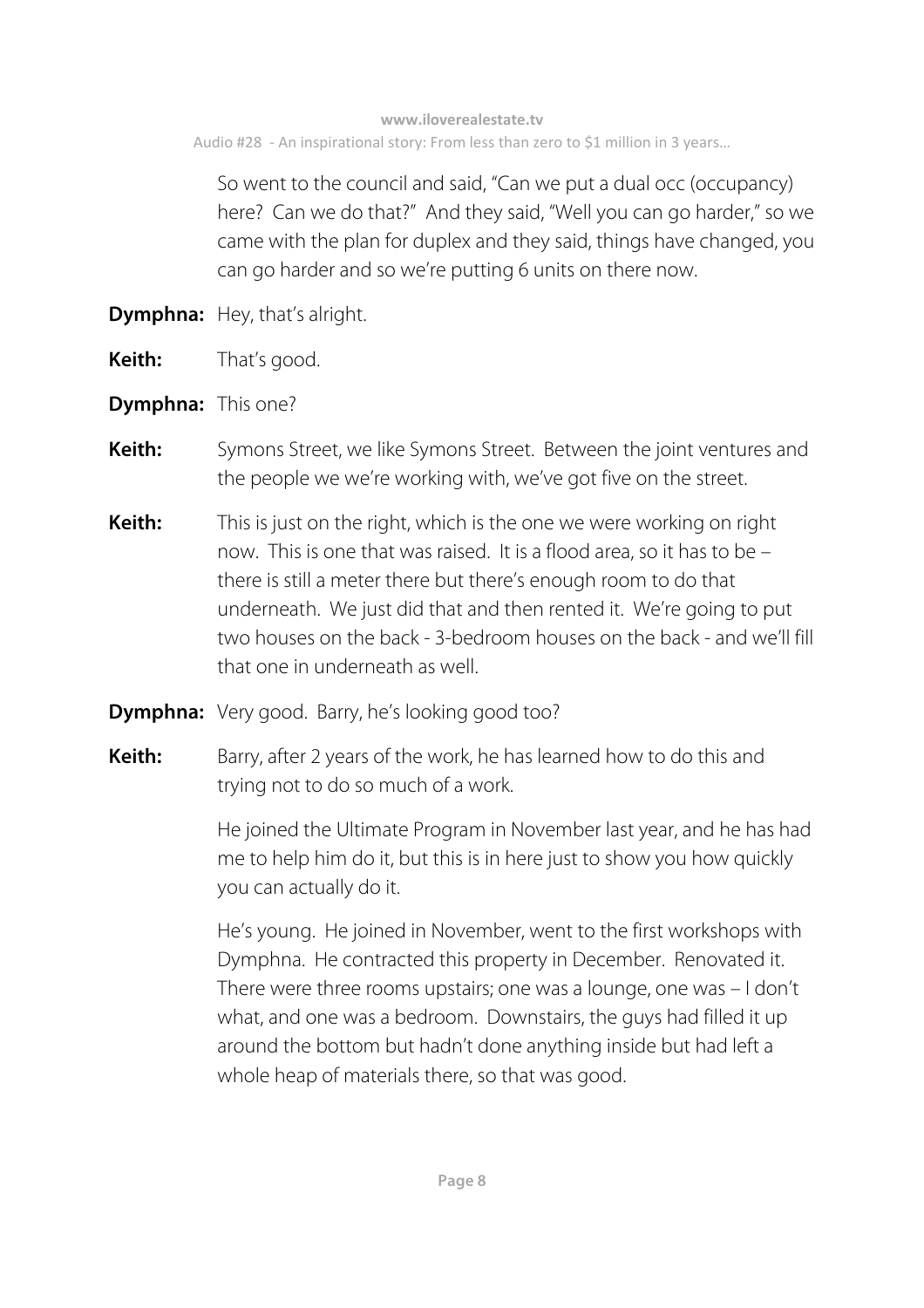So he filled it in, turned it into 6 bedroom, 2 bathroom, furnished it, rented it also - joined Ultimate in November, contracted the property in December, did the renovations.

 Remember, he is still working; we're still in Mooroomba doing renovations for other people. We're doing this stuff full-time, so he was doing these on weekends with his mates using the company's staff as well, but he was doing it himself and still working. End of March, rented it out for \$35,000 a year, thank you for coming.

- **Dymphna:** And how old is Barry?
- **Keith:** 24.
- **Dymphna:** 24, that's alright for 24-year-old.
- **Keith:** Yes, that's cool. But it doesn't stop there, it's a big property, we can put another 4 units on it, so there we go.
- **Dymphna:** What kind of figures will that give Barry passive income with 4 units?
- **Keith:** At \$30,000 \$35,000; probably about \$140,000 by the time we finish.
- **Dymphna:** That's pretty good salary for 24-year-old who can stay in bed, not doing anything if he wanted to.
- **Keith:** He won't be allowed to.
- **Dymphna:** That's it there isn't it?
- **Keith:** That's it on the left. In fact the grey on the bottom at the left, see he had already started spraying it. One of his mates has started spraying and turned it from ugly into something reasonable. The top there, the wooden cladding was so... and you can see the painting was terrible, so all he did is he got Colorbond and just put Colorbond over the top. He decided it was too hard to paint it. That looks good.
- **Dymphna:** Sometimes it is just easier to re-clad than it is to get some of that old paint off.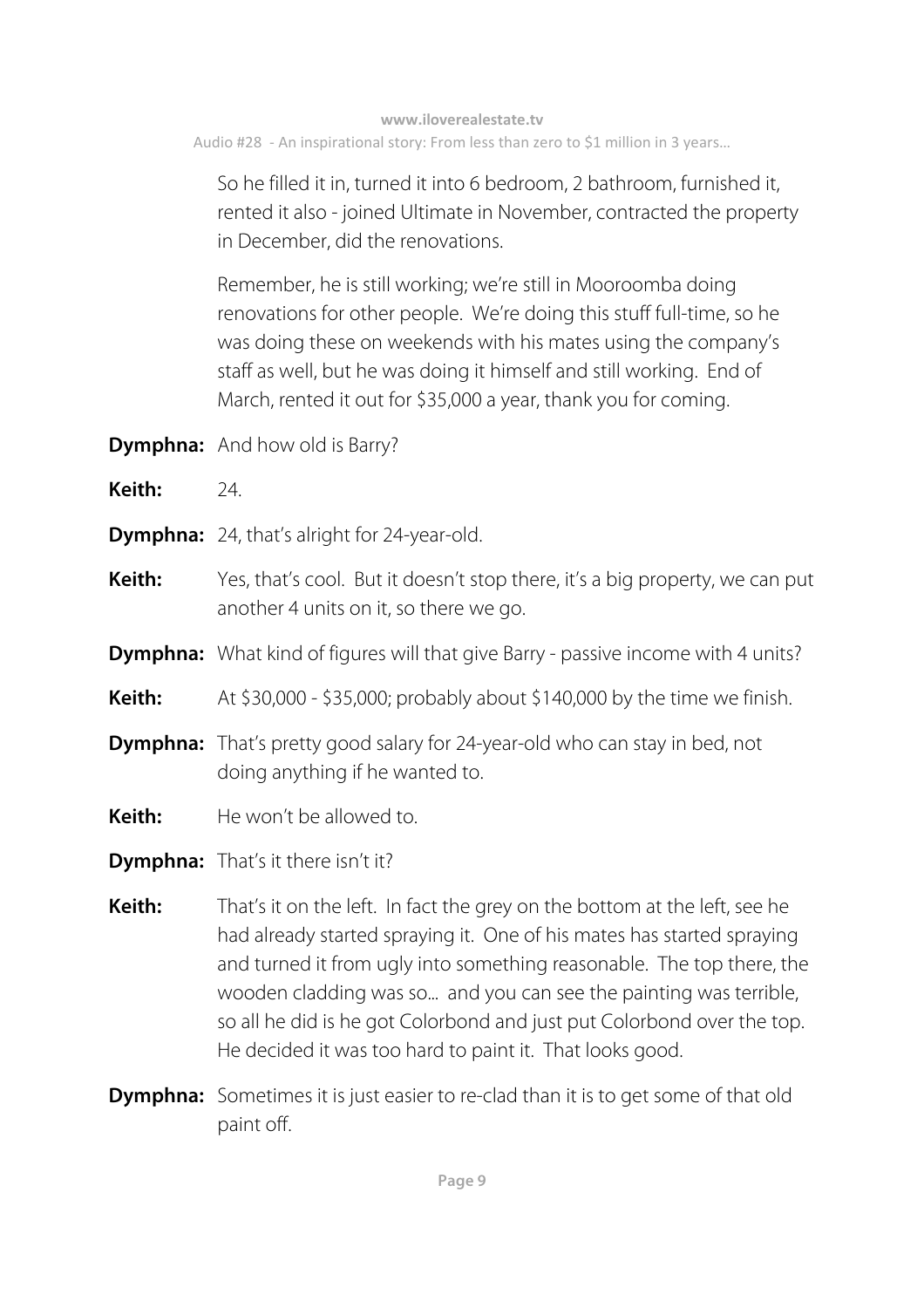**Keith:** Then we looked at where to go next.

I have been into vendor finance. We've got a couple going where we have 6 months. These ones have to be unconditional when we sign the contract but we have got six months to do something with it.

 In Mackay at the moment, we can turn these into positively geared properties very quickly - it wasn't like that a year ago, but it is now. So all the ones we're doing now, we make sure we get something that can be positively geared immediately or very quickly, and has to be able to manufactured growth. So we find something where we can get it to pay for itself and then we go about doing the subdivision or the multiple occupancy or whatever and putting something in the bank.

- **Dymphna:** Okay, good. So lessons learned, what do you think? Where are we now before we get into that? I mean you have got a lot of projects underway, and a lot that you haven't finished yet. You've finished some. You've halfway through others and you've got some just contracted that you haven't even got around to yet. When all of what you have today is finished, with you and Barry, what financial position will you be in, in dollar value and passive income?
- **Keith:** It's good.
- **Dymphna:** Too hard a question?
- **Keith:** The chunk deals are probably going to give us in the realm of \$700,000 from the first ones we are doing - the chuck deals when they all come through.
- **Dymphna:** That's your share of the JV.
- **Keith:** That's our share in the JV and then, I think I said to you last week, we just contracted on a triplex on Mackay that we can renovate. That will be positively geared immediately but we can add another room and we can strata it as well...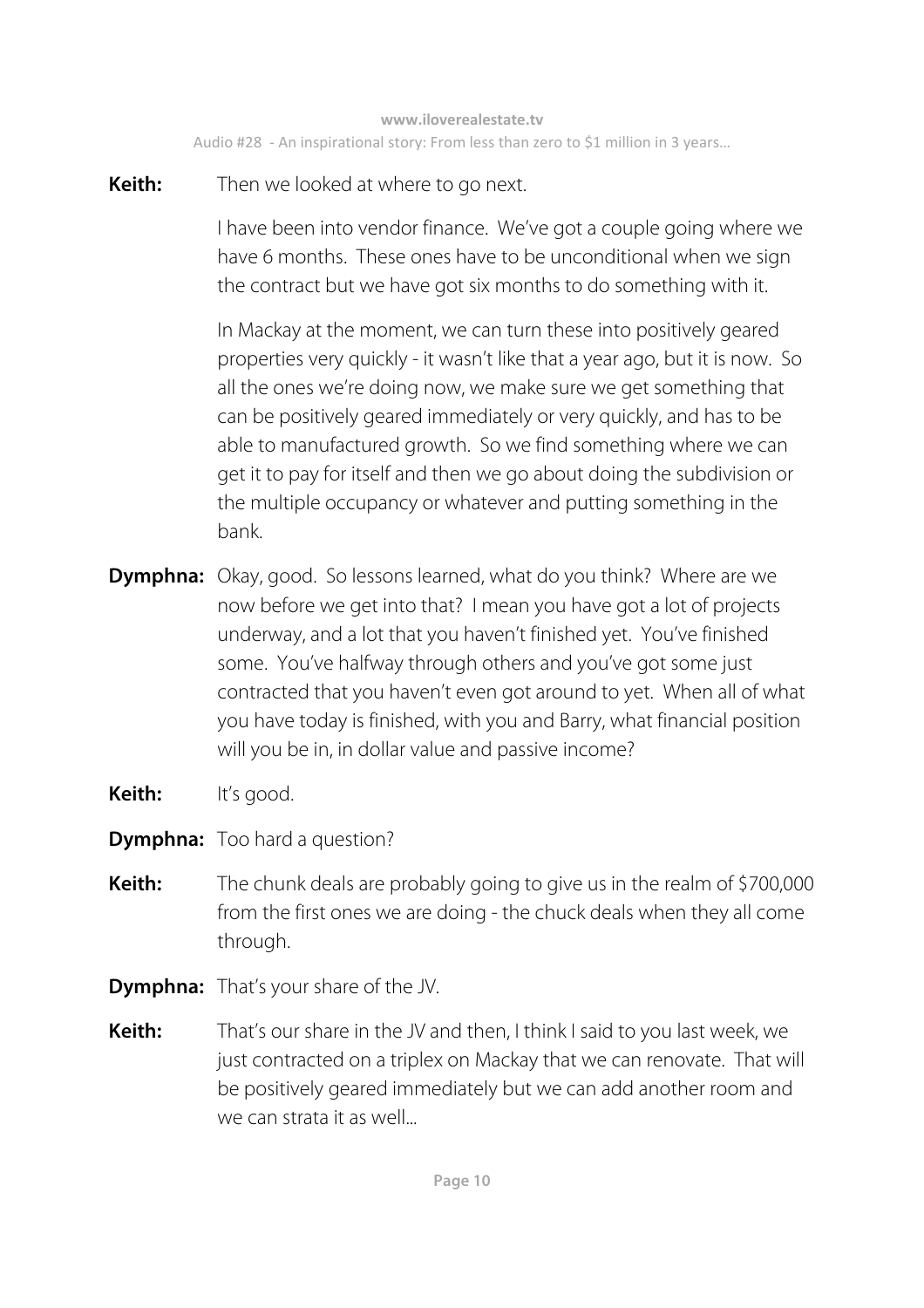**Dymphna:** Okay.

**Keith:** That would be good. We're looking at one in Bowen on Friday.

 So the ones that we've got afoot on underway - leave Barry's one out of that - there is a \$140,000 when that's all finished. There is probably another \$120,000 there in passive income but equity; we would have created in excess of \$400,000 in equity through manufactured growth.

- **Dymphna:** Okay, so very good. So where are you at now? What do you do?
- **Keith:** Play.
- **Dymphna:** Play? But you've got a bit of a team setup?
- **Keith:** That's correct. We've got a team of 10 builders or 10 trademans. We do a lot of renovations for other people. We do building for other people now as well, as well as doing our own ones. We're up in Mackay and the sort of mining areas there and we do a lot of these manufactured growth deals for other students of yours actually, and we still doing our joint ventures - if we find somebody that wants to do a joint venture that we are happy with, then we do it. We're in a place now where we can choose and we do that and we do our own ones, so...
- **Dymphna:** So lessons learned?
- **Keith:** The other thing we can do now is help other people because it's been great to learn to all this stuff by doing it and now, to be able to help other people do things, so that's been great.
- **Dymphna:** And your kids too are part of that?
- **Keith:** Yes.
- **Dymphna:** Get them going.
- **Keith:** Yes, absolutely. Lessons learned, I mean anything is possible. I came here without a house or a car or to be able to borrow money, nothing -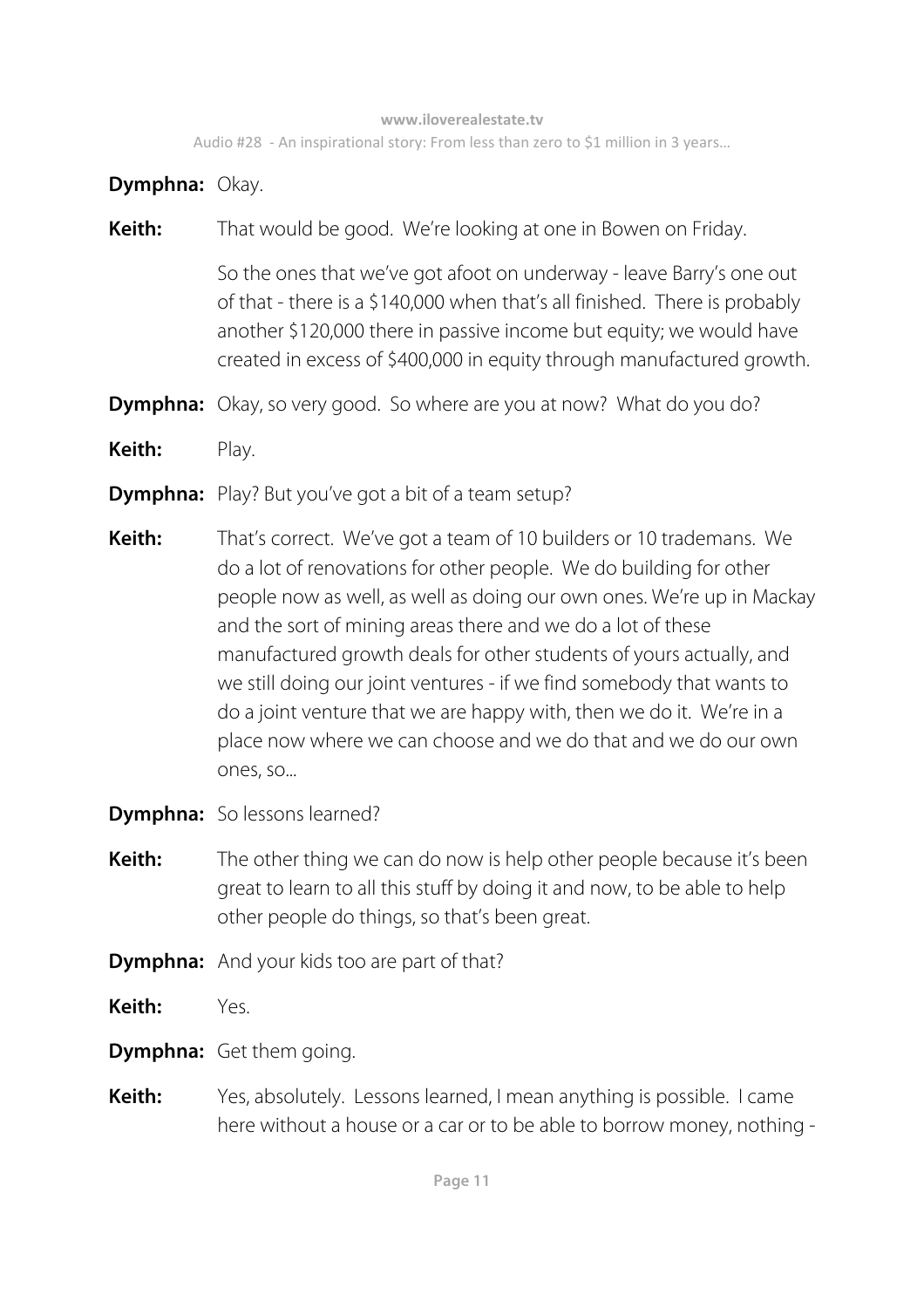and I still can't borrow money - but I can still do it and it's all through what you learn from this thing here. There's lots of ways of skinning the cat as they say.

 Create your vision board. Dymphna teaches you how to do all that stuff. Create a vision board and look at it. It's on my computer screen. Every time I open it, it's there and so you can see where you want to go, what you want to achieve, and it might not be just property. It might not be just financial but it's a goal of where you want go. Create it and then put your 'peg in the sand' and go there. Jason, he told me long ago, "You've got to get on the field and play."

**Dymphna:** Remember Jason, Jason is the one that films me?

- **Keith:** You have got to get on the field and play. Any game of footy, any ball game, anybody can score the goal but you've got to be on there the field. Whether you're the seasoned player, whether you're the captain, or whether you're the rookie, your first game, you can score a goal but if you are actually sitting in the stands watching, there's no way you'll ever score a goal. Honestly, as I said I had to do something and do it now - if you're looking for what advice I can give - get out there. Put your 'peg in the sand', get on the field, and play and get on board with this program. This program works, it really does. Look at it.
- **Keith:** And just one more thing, Dymphna, I've got to thank you for everything. Dymphna really cares about her students and about everyone around her.

**Dymphna:** Thank you. Pretty inspiring hey?

You look at all of the stories and different backgrounds, different outcomes, different journeys but it does come back to putting that 'peg in the sand'. Knowing what you want and getting out there and shooting for it. Keith is an absolute inspiration to people because he got knocked down so severely, twice, beyond what most people would ever go through once in their entire life and his attitude? Did